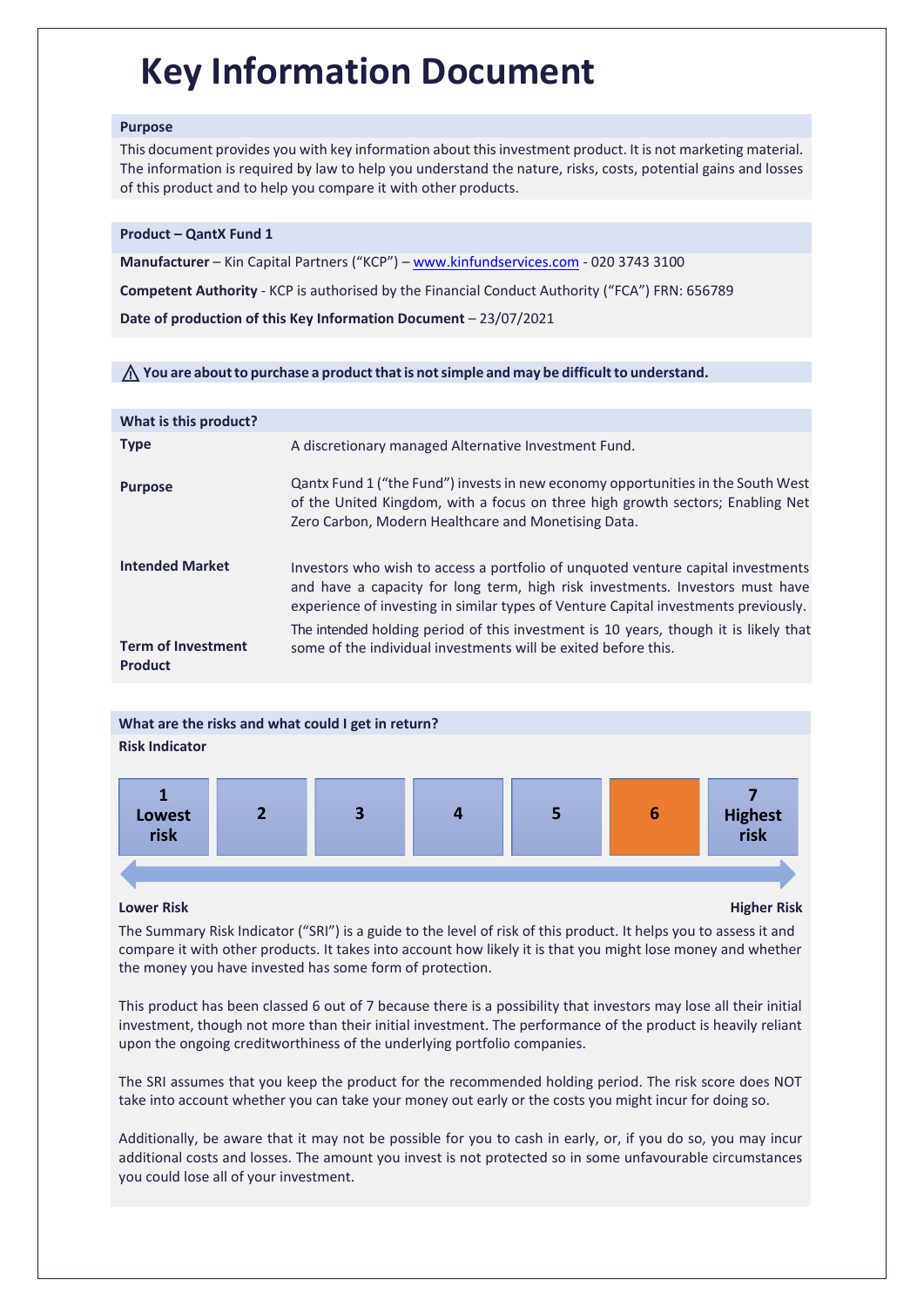#### **Performance Scenarios**

This table shows the money you could get back over the next six years, under different scenarios, assuming that you invest £10,000. The scenarios shown are a simplified representation of possible outcomes. You can use these scenarios to compare with the scenarios of other products, because they are calculated under similar conditions. The scenarios presented are not an exact indicator of future performance, but a theoretical estimation of potential outcomes. The return you get will vary depending on how the market performs, how the individual investments perform and how long you keep the investment/product.

This product cannot be easily cashed in, meaning it is very hard to estimate the money you would get back if you cash in before the recommended holding period. It may be that cashing in is not possible or, if possible, by incurring high costs or by making a large loss. You may also lose tax reliefs by cashing in early.

The figures shown take into account all costs associated with the product, but may not include all the costs that you pay to your advisor or distributor, and do not take into account your personal tax situation, which may also impact on what you get back. For a more complete overview of the assumptions that were made in producing the performance scenarios, please see our website for further information.

| <b>Performance Scenario</b> |                              | <b>Stage</b>   |                        |                        |  |
|-----------------------------|------------------------------|----------------|------------------------|------------------------|--|
|                             |                              | Early (1 Year) | Intermediate (5 Years) | Recommended (10 Years) |  |
| Stress <sup>(1)</sup>       | Payback after costs          | £0             | £0                     | £0                     |  |
|                             | Average return each year (2) | $-100.00\%$    | $-100.00\%$            | $-100.00\%$            |  |
| Unfavourable                | Payback after costs          | £8,534         | £4,527                 | £2,047                 |  |
|                             | Average return each year (2) | $-16.94%$      | $-16.94%$              | $-16.94%$              |  |
| Moderate                    | Payback after costs          | £10.166        | £10.857                | £11,788                |  |
|                             | Average return each year (2) | 2.75%          | 2.75%                  | 2.75%                  |  |
| Favourable                  | Payback after costs          | £10,968        | £15,871                | £25,200                |  |
|                             | Average return each year (2) | 8.31%          | 8.31%                  | 8.31%                  |  |

(1) Assumes total loss and an investor being unable to claim any EIS tax reliefs.

(2) Figures based on annually compounded returns

What you might get back after costs – Average return each year (£)

The above performance scenarios are theoretical, and it may not be possible to realise the value of the investment prior to the recommended holding period

#### **What happens if KCP is unable to pay out?**

- Should an investee company experience financial difficulties, it is possible that investors will lose all of their investment into that company. Eligible investors may be able to claim loss relief under the EISrules.
- The Financial Services Compensation Scheme ("FSCS") provides compensation to eligible claimants in the event of KCP being unable to meet its liabilities. Further information is available from KCP or the FSCS a[t](http://www.fscs.org.uk/) [www.fscs.org.uk](http://www.fscs.org.uk/)

#### **What are the costs?**

The RIY (Reduction in Yield) shows the impact total costs have on what you get back. The total costs take into account one-off, recurring and incidental costs.

The costs that are shown here are the costs of this product. There may be other costs charged to you by the person who is either selling this product to you or advising you on this product.

They will provide you with information about these costs, and show you the impact that all costs will have on your investment over time.

The table shows what the costs, including potential exit penalties, could mean for different holding periods. The figures assume you invest £10,000, in a moderate performance scenario. The figures shown are partially based on data from the past and therefore may change in the future.